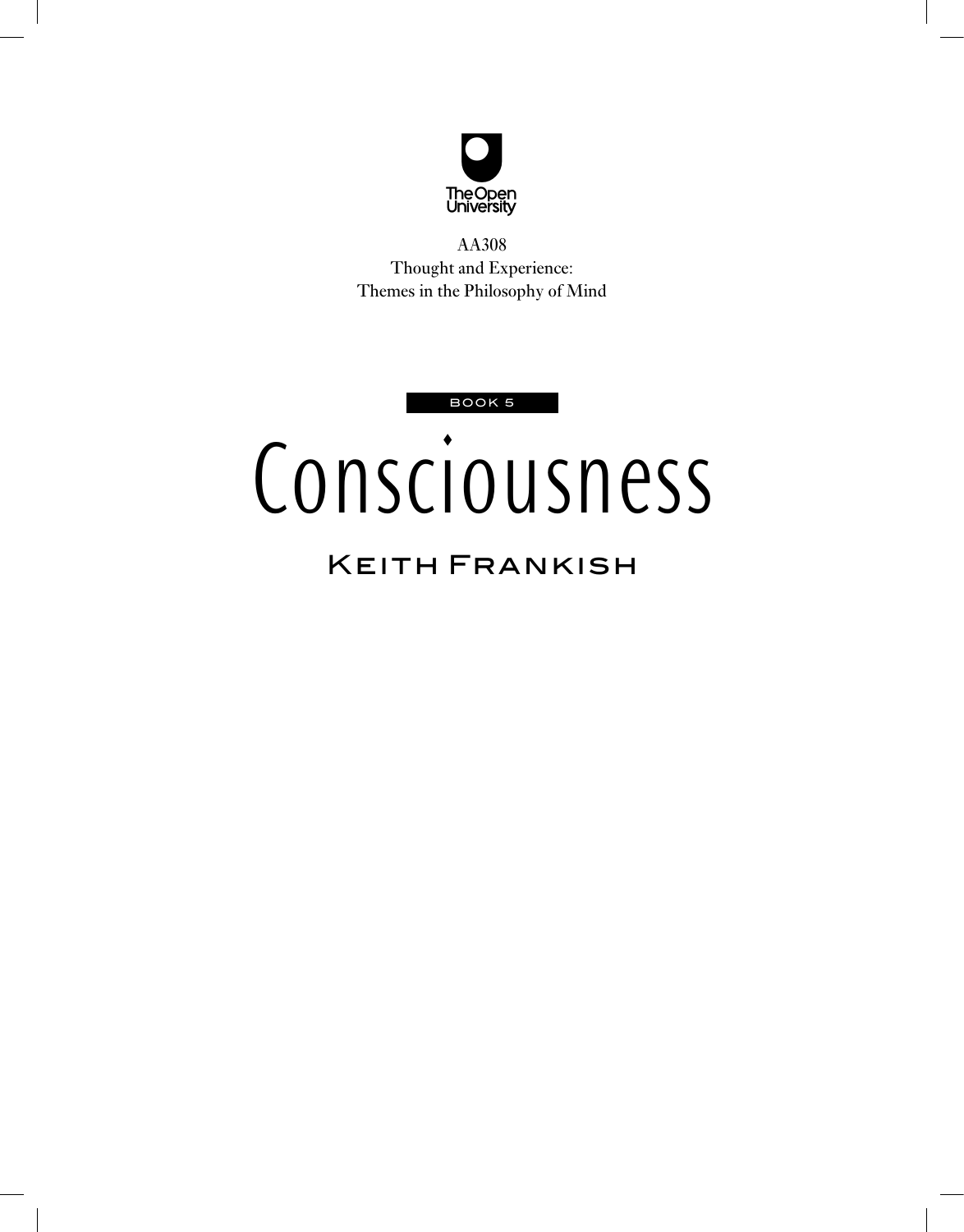This publication forms part of an Open University course AA308 Thought and Experience: Themes in the Philosophy of Mind. Details of this and other Open University courses can be obtained from the Course Information and Advice Centre, POBox 724, The Open University, Milton Keynes MK7 6ZS, United Kingdom: tel.  $+44$  (0)1908 653231, email general-enquiries  $@$  open.ac.uk

Alternatively, you may visit the Open University website at http://www.open.ac.uk where you can learn more about the wide range of courses and packs offered at all levels by The Open University.

To purchase a selection of Open University course materials visit the webshop at www.ouw.co.uk, or contact Open University Worldwide, Michael Young Building, Walton Hall, Milton Keynes MK7 6AA, United Kingdom for a brochure. tel. +44 (0) 1908 858785; fax +44 (0)1908 858787; email ouwenq@open.ac.uk

The Open University Walton Hall, Milton Keynes MK7 6AA

First published 2005

Copyright © 2005 The Open University

All rights reserved. No part of this publication may be reproduced, stored in a retrieval system, transmitted or utilized in any form or by any means, electronic, mechanical, photocopying, recording or otherwise, without written permission from the publisher or a licence from the Copyright Licensing Agency Ltd. Details of such licences (for reprographic reproduction) may be obtained from the Copyright Licensing Agency Ltd of 90 Tottenham Court Road, London W1T 4LP.

Edited, designed and typeset by The Open University.

Printed and bound in the United Kingdom by Bath Press, Bath.

ISBN 0 7492 9645 3

1.1

207270b/aa308b5i1.1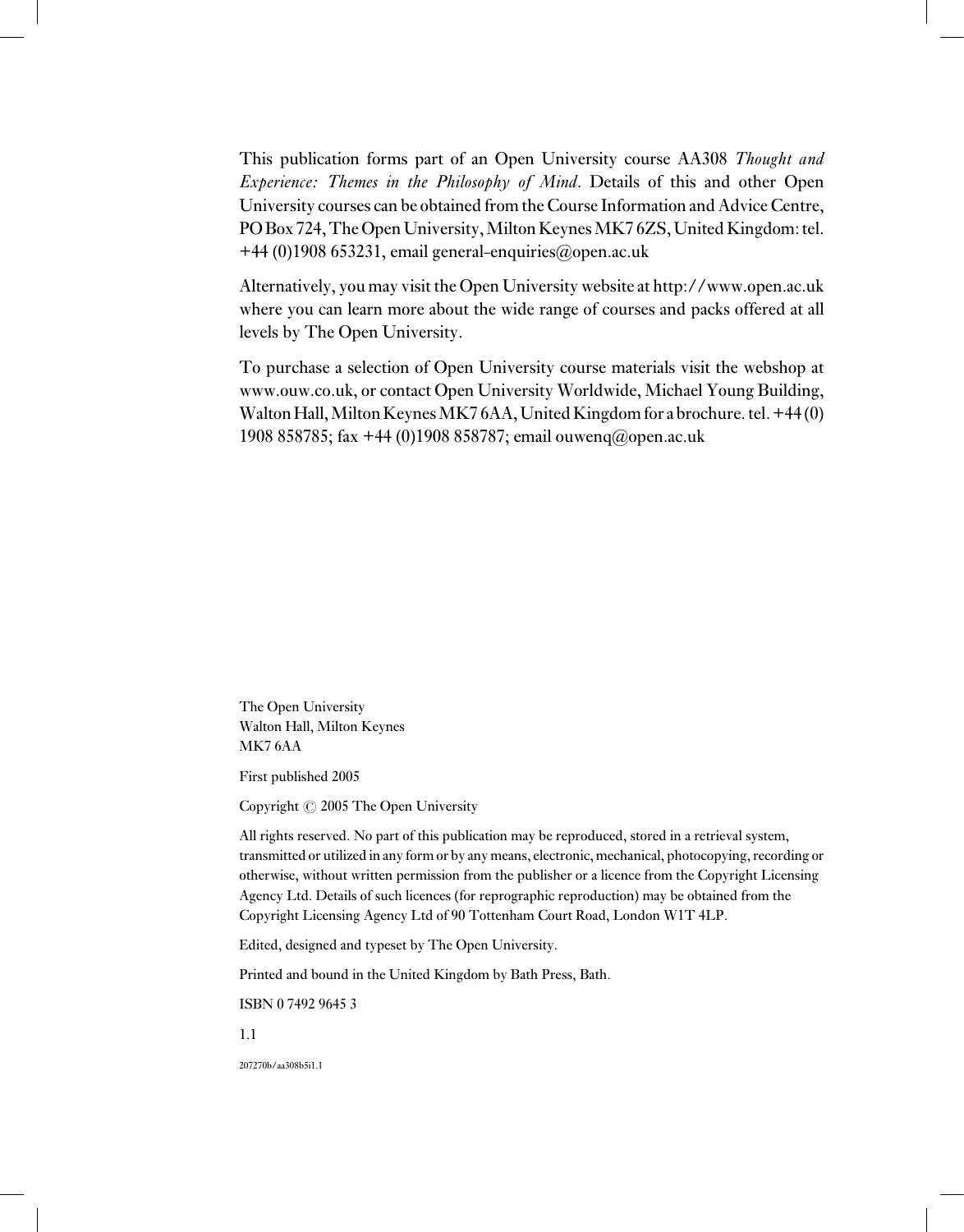# **CONTENTS**

| Preface        |                                                                                                                                                                          | vii                                                  |
|----------------|--------------------------------------------------------------------------------------------------------------------------------------------------------------------------|------------------------------------------------------|
| 1              | Introducing consciousness<br>Defining consciousness<br>The elusiveness of consciousness<br>The problem of consciousness<br>Conclusion and preview<br>Further reading     | $\mathbf{1}$<br>$\mathbf{1}$<br>11<br>17<br>36<br>37 |
| $\overline{2}$ | Property dualism<br>The knowledge argument<br>The conceivability argument                                                                                                | 39<br>39<br>45                                       |
|                | Assessing property dualism<br>Conclusion<br>Further reading                                                                                                              | 55<br>69<br>71                                       |
| 3              | Physicalism<br>Responses to the knowledge argument<br>Responses to the conceivability argument<br>The 'explanatory gap'<br>Conclusion<br>Further reading                 | 73<br>74<br>91<br>102<br>108<br>109                  |
| $\overline{4}$ | Representationalism<br>First-order representationalism<br>Assessing first-order representationalism<br>Higher-order representationalism<br>Conclusion<br>Further reading | 112<br>114<br>125<br>136<br>147<br>147               |
| 5              | Rethinking consciousness<br>The 'Cartesian Theatre'<br>Multiple drafts and the 'Joycean machine'<br>Qualia and what it is like<br>Conclusion<br>Further reading          | 150<br>150<br>155<br>160<br>163<br>164               |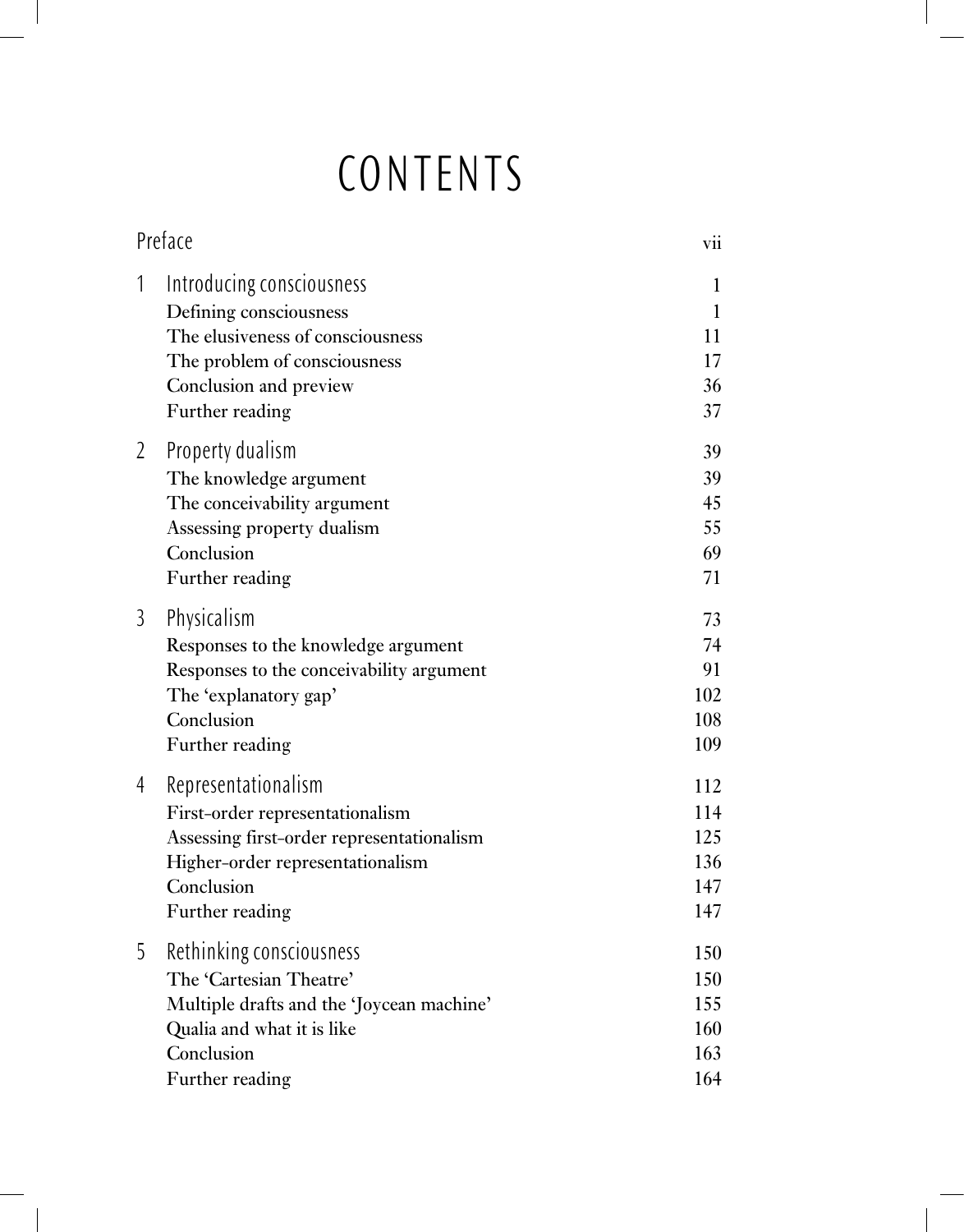| Conclusion      | 166 |
|-----------------|-----|
| Further reading | 168 |
| Glossary        | 170 |
| Bibliography    | 174 |

### READINGS

| $\mathbf{1}$   | A catalog of conscious experiences<br>DAVID J. CHALMERS     | 182 |
|----------------|-------------------------------------------------------------|-----|
| $\overline{2}$ | The easy problems and the hard problem<br>DAVID J. CHALMERS | 188 |
| 3              | The knowledge argument<br><b>FRANK JACKSON</b>              | 193 |
| 4              | The conceivability of zombies<br>DAVID J. CHALMERS          | 197 |
| 5              | Naturalistic dualism<br>DAVID J. CHALMERS                   | 202 |
| 6              | The bogey of epiphenomenalism<br><b>FRANK JACKSON</b>       | 207 |
| $7^{\circ}$    | The paradox of phenomenal judgment<br>DAVID J. CHALMERS     | 210 |
| 8              | Panprotopsychism<br>DAVID J. CHALMERS                       | 212 |
| 9              | Mary and the blue banana<br>DANIEL C. DENNETT               | 216 |
|                | 10 The ability hypothesis<br><b>DAVID LEWIS</b>             | 219 |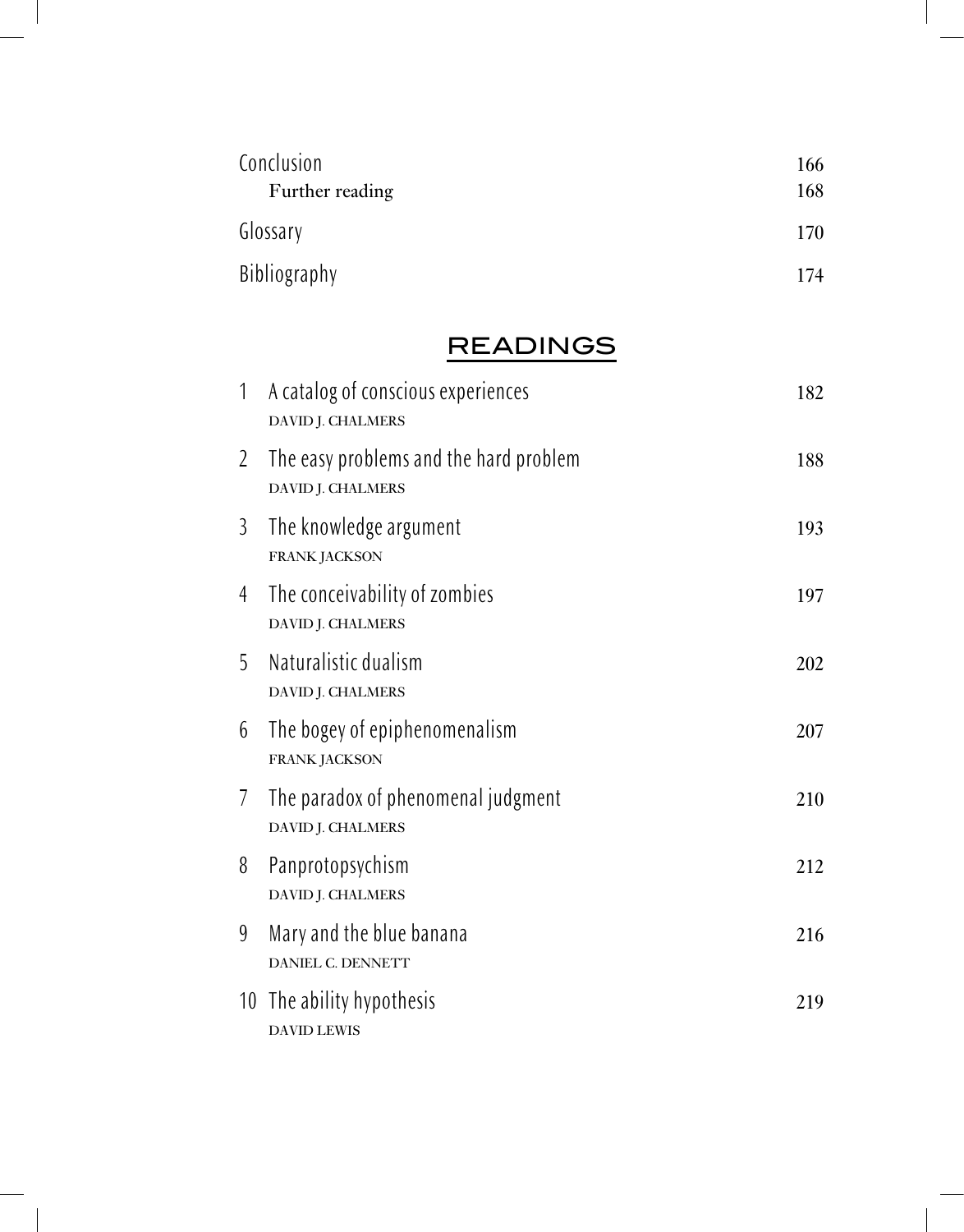|       | 11 Mary's room<br><b>MICHAEL TYE</b>                                    | 222 |
|-------|-------------------------------------------------------------------------|-----|
|       | 12 The unimagined preposterousness of zombies<br>DANIEL C. DENNETT      | 225 |
|       | 13 Conceivability and possibility<br><b>DAVID PAPINEAU</b>              | 228 |
|       | 14 On properties and recognitional concepts<br>PETER CARRUTHERS         | 230 |
|       | 15 The explanatory gap<br><b>JOSEPH LEVINE</b>                          | 233 |
|       | 16 Phenomenal content: the PANIC theory<br><b>MICHAEL TYE</b>           | 235 |
|       | 17 The intentionality of feelings and experiences<br>MICHAEL TYE        | 239 |
|       | 18 A problem for FOR-theories<br>PETER CARRUTHERS                       | 248 |
|       | 19 Explaining consciousness<br>DAVID M. ROSENTHAL                       | 250 |
|       | 20 Multiple drafts and the stream of consciousness<br>DANIEL C. DENNETT | 259 |
| Index |                                                                         | 263 |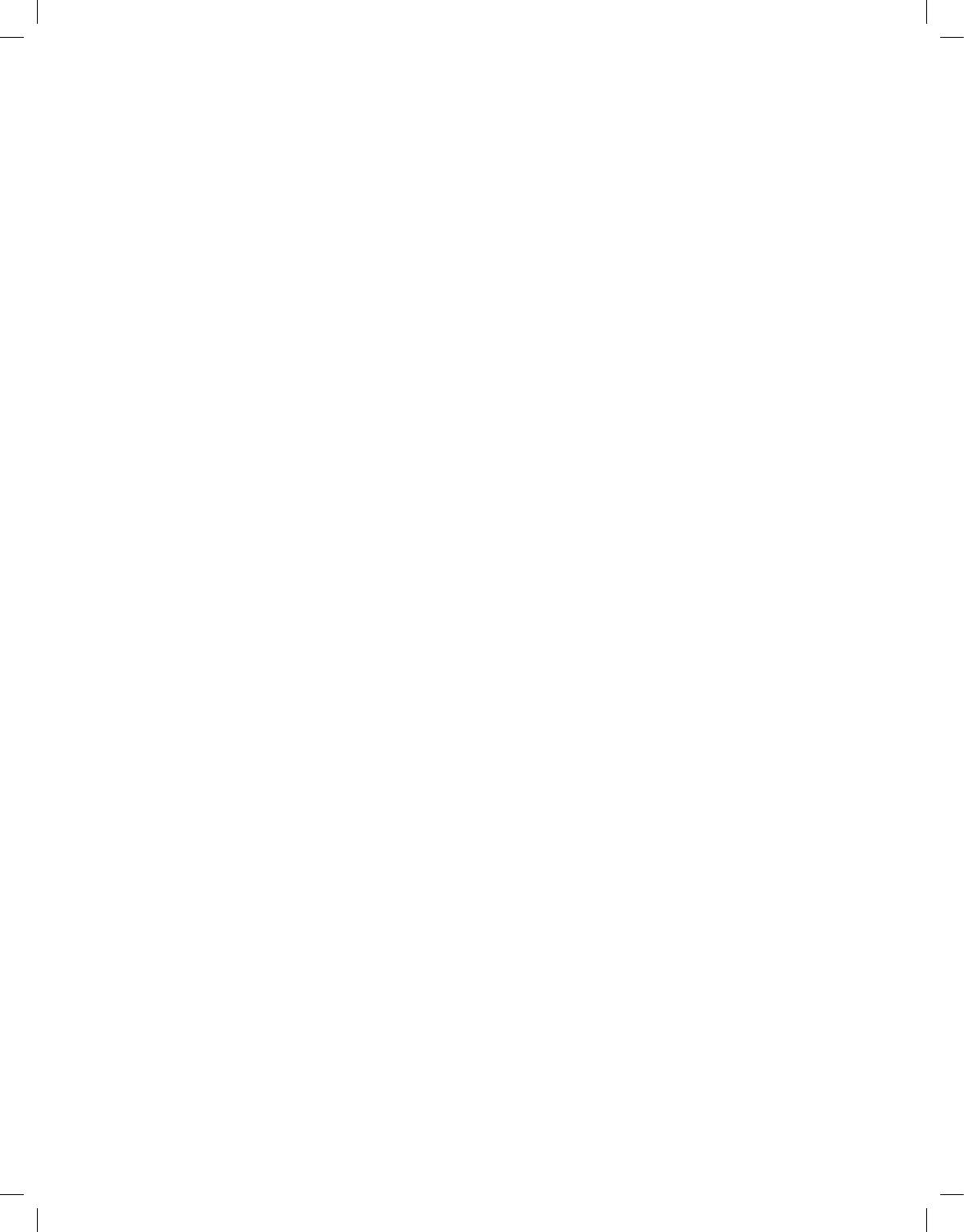### **Preface**

O,whataworld of unseen visionsand heard silences,thisinsubstantial country of the mind! What ineffable essences, these touchless rememberings and unshowable reveries! And the privacy of it all! A secret theater of speechless monologue and prevenient counsel, an invisible mansion of all moods, musings, and mysteries, an infinite resort of disappointments and discoveries... An introcosm that is more myself than anything I can find in a mirror. This consciousness that is myself of selves, that is everything, and yet nothing at all – what is it?

And where did it come from?

And why?

(Jaynes 1976, 1)

What is the most intense physical pleasure you have ever experienced? Try to recall the occasion. Think of what it was like – the wonderful quality of the feeling, the way it spread through your body and overwhelmed your mind, blotting out all other thoughts and feelings. Next think of the most intense physical pain you have ever experienced.Again,try to recall itas vividly as you can. Now ask yourself this: What exactly was happening on those occasions? Various physical processes were taking place inside you – sensory receptors were being stimulated, nerve impulses travelling to your brain, clusters of brain cells undergoing electrochemical changes and so on. But how did all that produce the overwhelming sensations you felt? How could nerve impulses and electrochemical changes in brain cells produce feelings at all? This, in essence, is the problem of consciousness.

Fewphilosophical problemsare as contentiousasthis one.Some philosophers regard it as one of the hardest problems there is; others deny that there is any special difficulty about it. Some argue that we shall never solve it; others that we have almost done so. Some claim that its solution will require a revolution in our view of reality; others that it merely requires some conceptual reorganization. The only thing on which there is any agreement is that the problem is an important one  $-$  if only for the misconceptions it generates. The problem of consciousness concerns the very essence of human life and has implications for our treatment of other living creatures and for the prospects of creating artificial life. It is, in short,a big problem – arguably one of the few really big problems left to solve.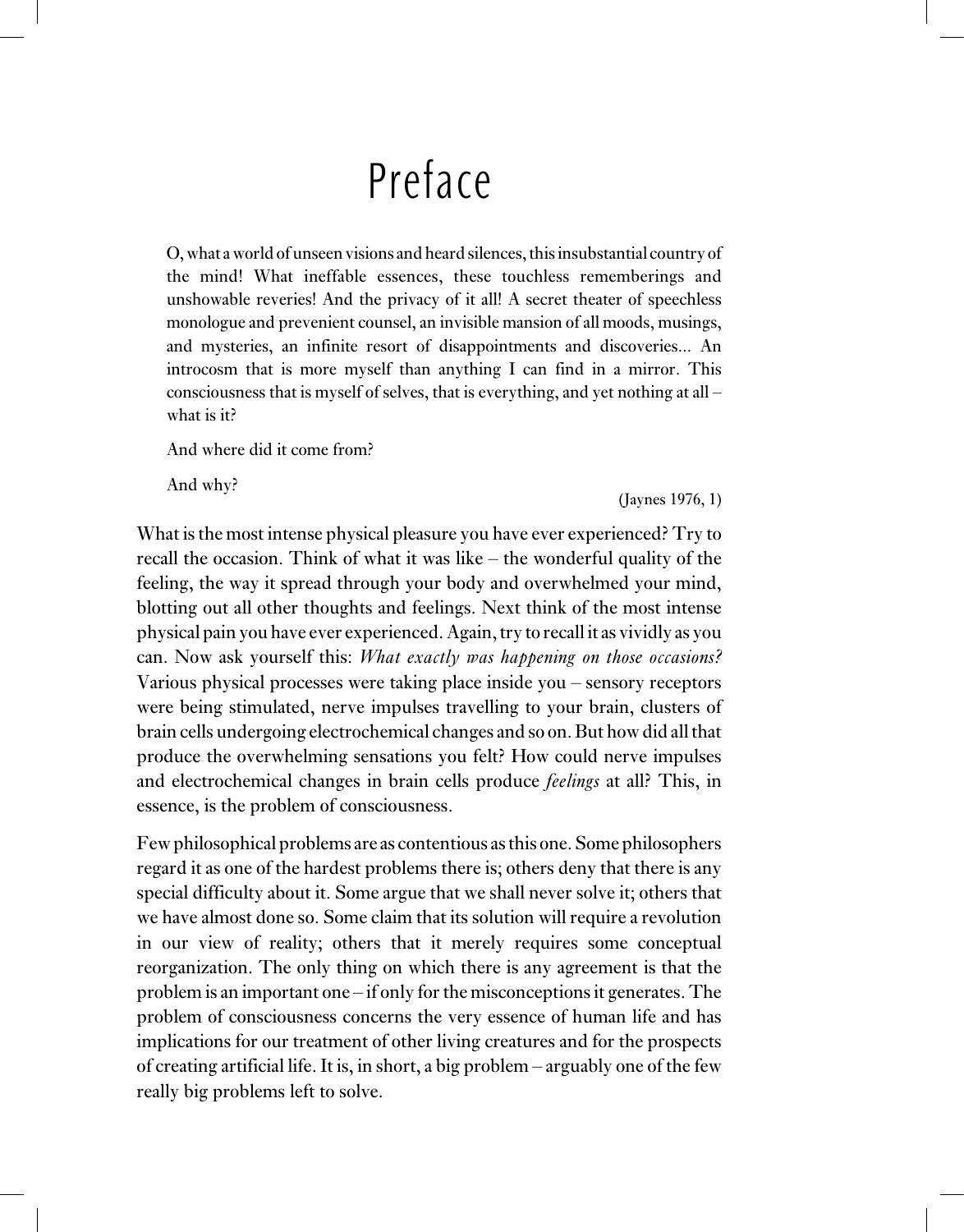All this makes consciousness an exciting topic to think about. And this is an exciting time to be thinking about it. After neglecting the topic for many years, philosophers and scientists have recently taken a renewed interest in consciousness, with the 1990s and early 2000s seeing a proliferation of articles, books, journals,websitesand conferences devoted to the topic.Consciousness is now one of the hottest topics in philosophy of mind and looks set to continue so for some time.

This book is an introduction to the problem of consciousness. It will outline some of the key positions and arguments and guide you through some important readings from the contemporary literature. The book has five chapters. The first introduces consciousnessand the so-called 'hard problem' it presents for a science of the mind. Chapters 2 and 3 are devoted to the question of whether consciousness is a physical phenomenon which can be explained by standard scientific methods – Chapter 2 setting out the arguments for a non-physicalist approach and Chapter 3 looking at some physicalist responses. Chapter 4 then goes on to examine some contemporary theories of consciousness which aim to explain it in broadly physical terms. Finally, Chapter 5 explores the idea that our view of consciousness involves some serious misconceptionsand that we need to rethink ourapproach to the problem.

By the end of the book you should have a good understanding of the problem of consciousnessand be in a position to decide where you stand on it.You will also, I hope, have discovered what a fascinating and challenging subject consciousness is and have experienced the intellectual excitement which its study can deliver. The problem of consciousnessisa difficult one and – like all philosophical problems – itrequiresrigorousthinking and an open mind. But in return it offers the thrill of engaging with one of life's big unsolved mysteries.

In writing this book I have benefited greatly from the advice and support of my colleagues on the AA308 course team – in particular Alex Barber, Mike Beaney, Sean Crawford, Carolyn Price, Gerald Schmidt and Peter Wright. Thanks are also due to Gerry Bolton for overseeing the production process and to Peter Carruthers and Maria Kasmirli for their generous comments and advice.

Every effort has been made to contact copyright holders. If any have been inadvertently overlooked, the publishers will be pleased to make the necessary arrangements at the first opportunity.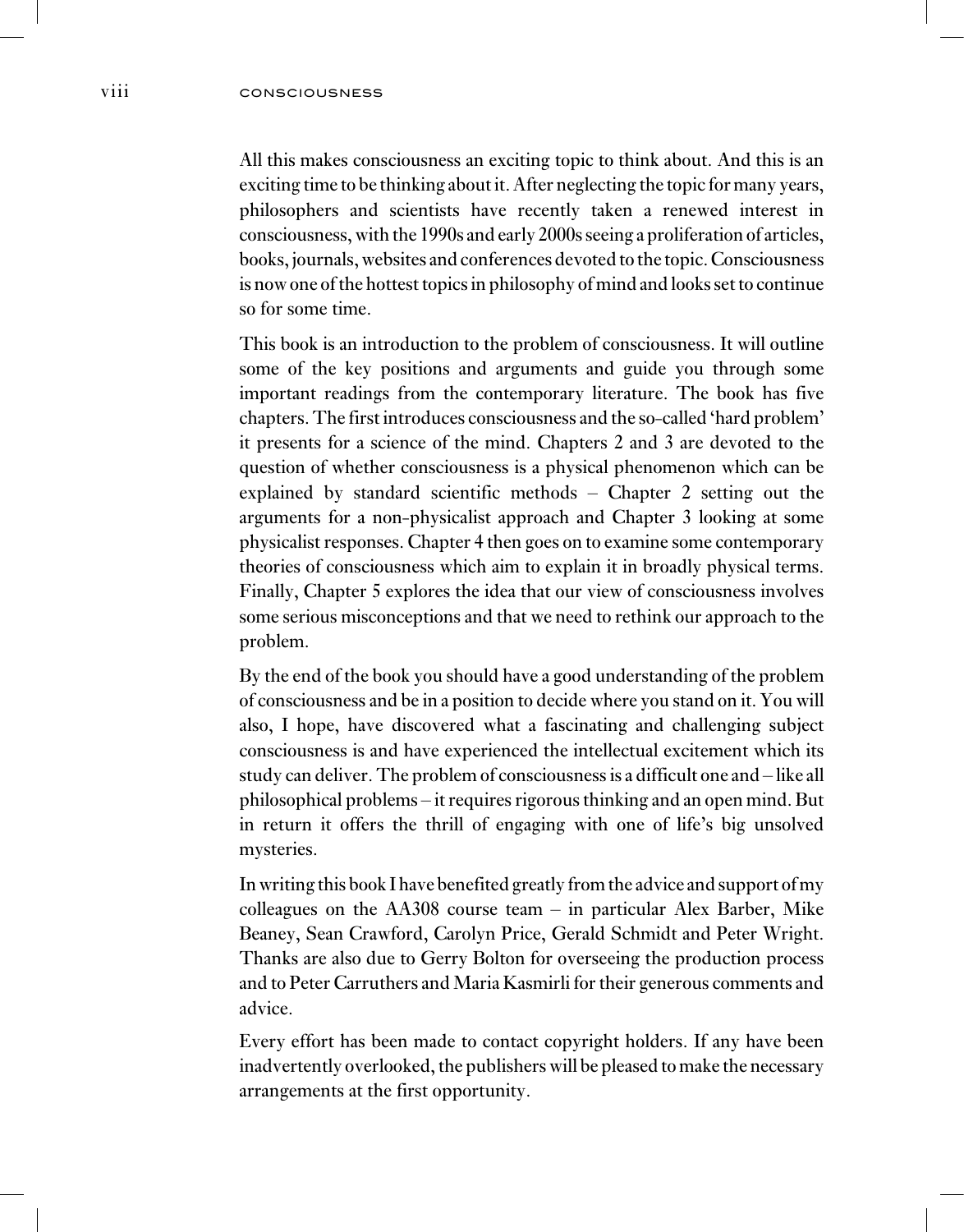CHAPTER 1

## Introducing Consciousness

Consciousness: The having of perceptions, thoughts, and feelings; awareness. The term is impossible to define except in terms that are unintelligible without a grasp of what consciousness means. ... Consciousnessisa fascinating but elusive phenomenon: it is impossible to specify what it is, what it does, or why it evolved. Nothing worth reading has been written about it.

(Sutherland 1995, 95)

Consciousness is at once the most important and most baffling aspect of the mind. It is the very heart of our existence – our 'self of selves'as Julian Jaynes putsit – yet it is extraordinarily difficult to describe and explain. This chapter isan introduction to this slippery phenomenon and the problems it presents. It is in three sections. The first explains what contemporary philosophers usually mean when they talk about consciousness; the second examines the phenomenon in more detailand highlights some of its puzzling features; and the third sets out the central philosophical problem surrounding consciousness – the so-called 'hard problem' of explaining how it arises and whether it is a physical phenomenon.

### Defining consciousness

We use the words 'conscious' and 'consciousness' in a variety of ways. We talk of losing and regaining consciousness, of being conscious of one's appearance and of taking conscious decisions. We speak of self-consciousness and classconsciousness, of consciousness-raising activities and consciousnessenhancing drugs. Freudians contrast the conscious mind with the unconscious, gurus seek to promote world consciousness and mystics cultivate pure consciousness. These various uses reflect the history of the words. The original meaning of 'consciousness' was awareness or knowledge, either shared or private, and some of our modern uses reflect this. Selfconsciousness is awareness of oneself as an individual; class-consciousness is awareness of belonging to a particular socio-economic group; to be conscious of one's appearance is to be very aware of it; and so on. In the seventeenth century, however, philosophers and other writers began to use the word in a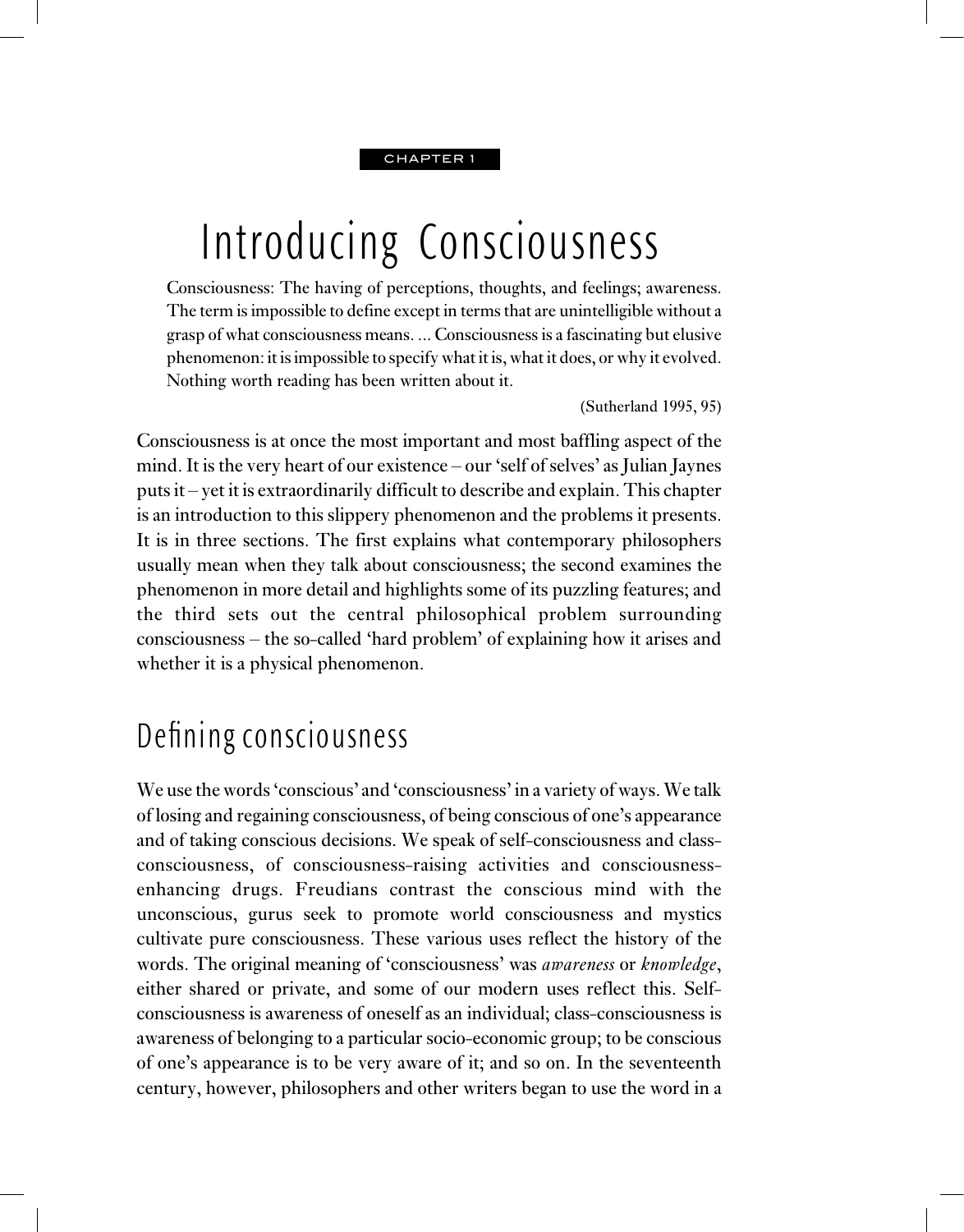more specific sense, to refer to our *inner* awareness of our own mental states – our perceptions, sensations, feelings and thoughts. As the philosopher John Locke (1632–1704) put it, 'Consciousness is the perception of what passes in a Man's own mind' (Locke 1961, vol. 1, 87). (Previously 'conscience' had been used in a similar way, but that word was coming to be used to referto an inner moral sense.) Again, some of our modern uses reflect this philosophical usage. The conscious mind is the level of mental activity of which we are aware, in contrast to the repressed unconscious; consciousness-enhancing drugs are ones that alter our mental states in various ways; pure consciousness is mental awareness stripped of all particular content. When contemporary philosophers speak of 'the problem of consciousness' they too are using the term in broadly this sense, though with a subtle difference. In this section I shall explain in more detail what they have in mind.

#### What it's like

Suppose you have just had a dental procedure under general anaesthetic and are coming round.You are aware ofa dazzling lightabove you and ofa muffled voice echoing in your ears. There is sickness in your stomach and a sharp metallic taste in your mouth. You feel a moment of panic as you struggle to work out what has happened. Moving your head, you recognize the dentist's face and realize that he isspeaking your name and asking if you wanta glass of water. Your remember where you are, sit up shakily and take the glass.

Think about what happened as you regained consciousness. Various bodily processes resumed. Your sense organs started functioning again, registering stimuliand sending signals to your brain. Your brain also resumed its normal activity, processing these incoming signals and responding to them. Various brain centres became active, including ones devoted to visual processing, face recognition, emotion, memory, language and conceptualized thought. Signals flew back and forth from region to region and out to your organs and limbs. But this wasn't all that happened when you came round. You also started having *conscious experiences* – experiences with a certain *feel* to them. Imagine having the various experiences I described – seeing a dazzling light above you, hearing a muffled voice, having a metallic taste in your mouth, feeling a stab of panic and so on. Focus on what it is *like* to have those experiences – on what it feels like from the inside. Each of them, like every other experience, has its own character, which is instantly recognizable but very difficult to describe.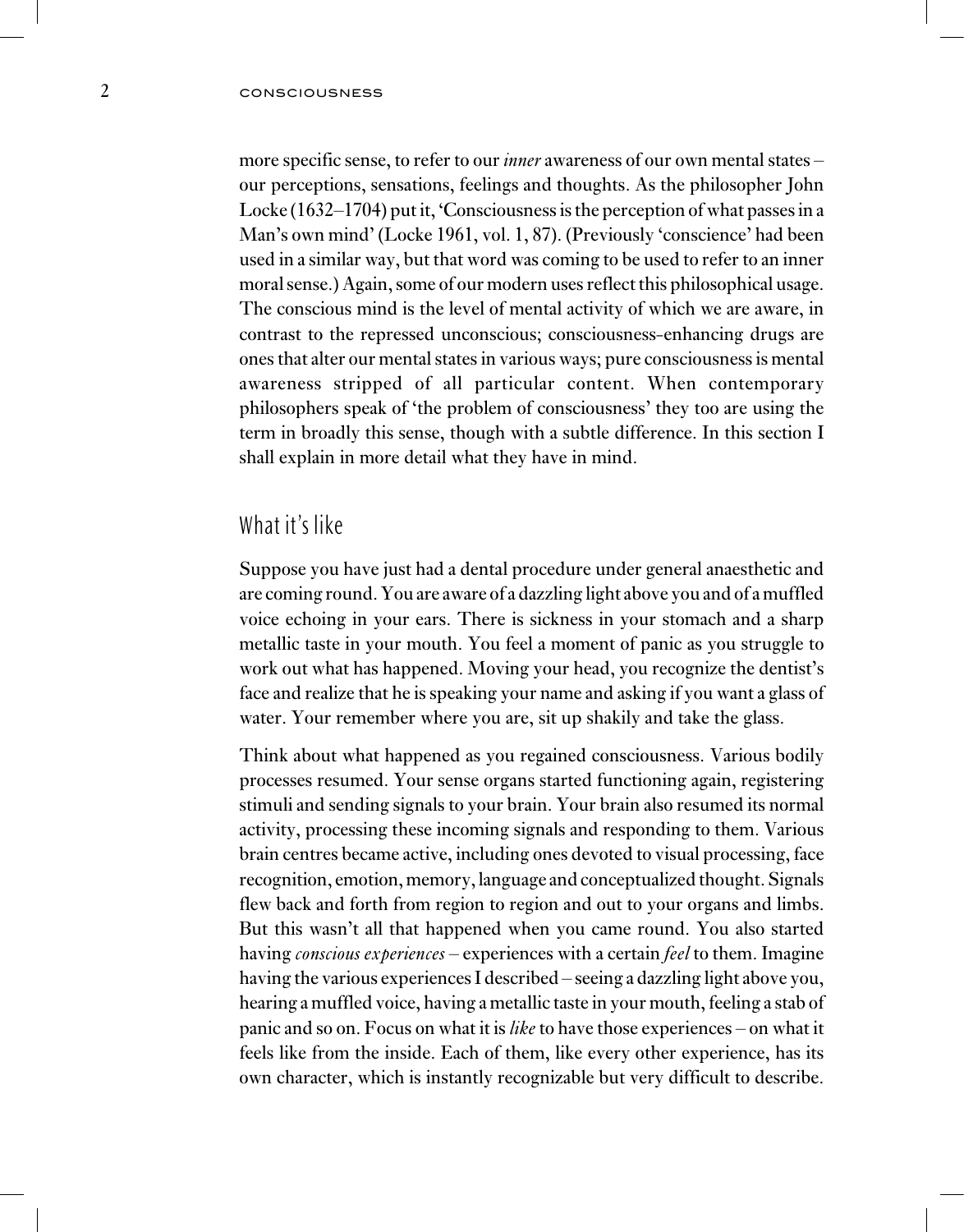Philosophers use a variety of terms for this aspect of experience. You will find them speaking of an experience's 'qualitative feel', 'phenomenal feel', 'phenomenal character', 'phenomenal content', 'phenomenology' (in some contexts), 'subjective character', 'rawfeel', 'what-it-is-likeness'and 'qualia'(a Latin plural meaning 'qualities'; the singular is 'quale'). Some of these terms – 'qualia' in particular – often carry theoretical overtones, but at bottom all refer to the same thing: what a given experience feels like from the inside. When contemporary philosophers speak of consciousness it is usually this to which they are referring.

Another way to home in on the phenomenon of consciousness is to contrast conscious mental states with non-conscious ones. Although some philosophers (Descartes for one) have rejected the idea, it is now widely accepted that we are not aware of all of our mental states and processes. This view has been popular among psychologists since at least the nineteenth century, and everyday life provides plenty of evidence for it. Consider driving, for example. One can drive a car, drawing upon one's knowledge of the rules of the road and of the car's controls, without giving any conscious thought to what one is doing. Orthink of caseswhere the solution to a problem pops into one's head some time after one has given up thinking about it consciously. In these cases it seems, some quite complex mental activity must be going on below the surface.

Many writers also hold that non-conscious *perception* is possible. At first sight this may seem a bizarre claim. How could we see non-consciously? The idea is not as odd as it sounds, however. One way to illustrate this is to think about a robotic system. Consider Cog. Cog is a robot which is being built by the Humanoid Robotics Group at The Massachusetts Institute of Technology, under the direction of Rodney Brooks (Figure 1). Cog has a mechanical body (only the upper part so far), powered by electric motors and controlled by microprocessors similar to those found in personal computers. It also has a visual system, consisting of two head-mounted video cameras and a network of microprocessors for analysing their signals. (I say 'it' because the MIT team deny that Cog has a gender.) This gives Cog some basic visual abilities. It can identify faces and other interesting objects, follow moving objects with its eyes and use visual information to guide its hands. But though Cog has a form of vision, no one seriously thinks that it has conscious visual experiences of the sort we have when we look at the world around us. We might say that it has non-conscious vision: it seesthings, butitssight does not have any felt quality to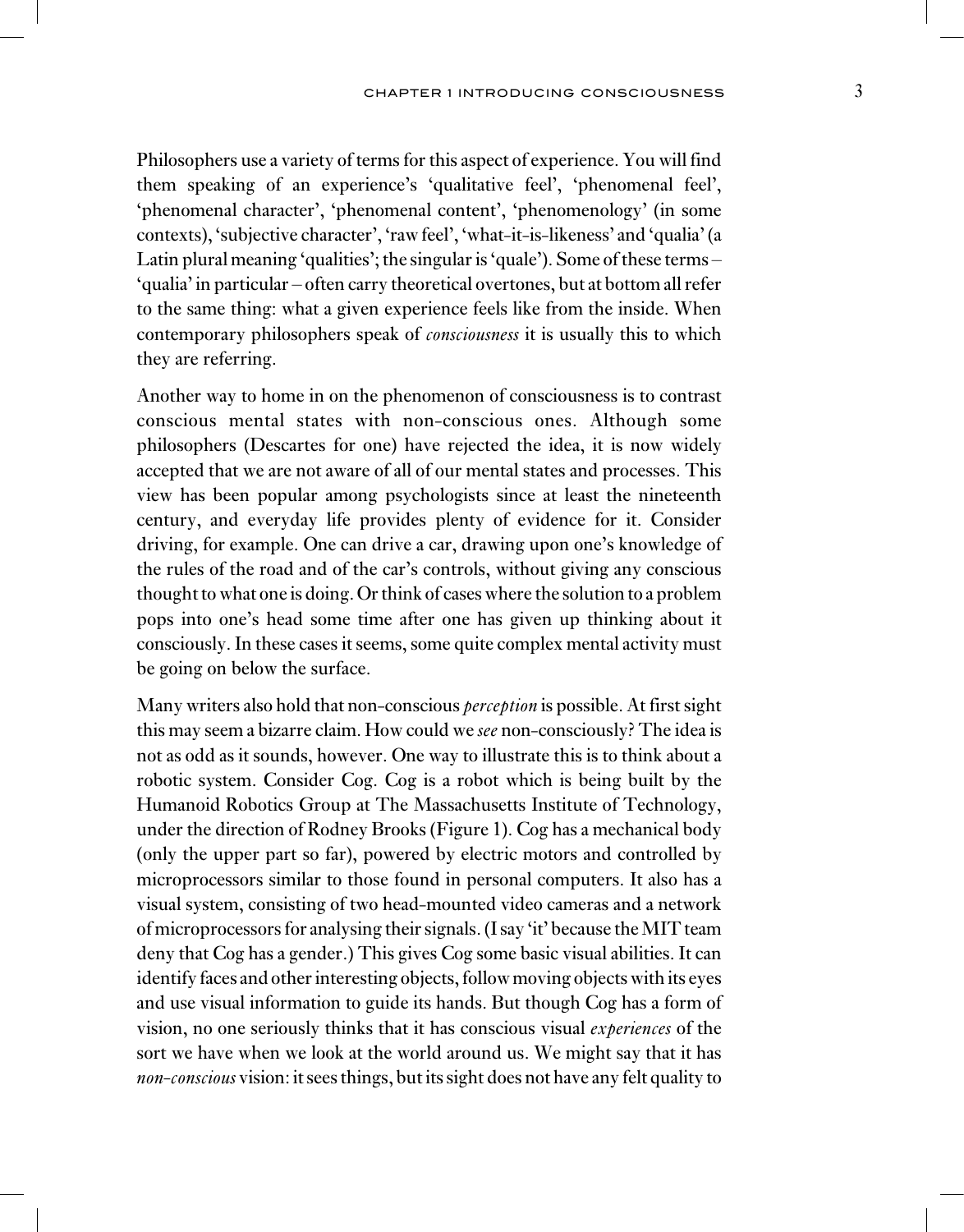IMAGE OMITTED FOR COPYRIGHT REASONS

Figure 1 Rodney Brooks and his android robot Cog. Photo by Peter Menzel. Copyright  $\odot$ Peter Menzel/Science Photo Library.

it. The MIT team are also working to equip Cog with auditory and tactile sensors, but again no one expects these to provide it with conscious experiences of hearing and touch. (For more information about Cog, see Adams et al. 2000; Brooks et al. 1998; Humanoid Robotics Group 2004, online.)

There are times when we seem to perceive things in a Cog-like way. Psychologists have shown that it is possible to influence a person's behaviour by means of stimuli which are not consciously perceived (Dixon 1971). In a typical experiment a word is displayed for a split second, so that the subject has no conscious awareness of seeing it. In subsequent testing, however, the subject makes word associations which are influenced by the word displayed – revealing that they had in fact perceived it at some level. (This is known as subliminal perception.) A similar phenomenon seems to occur frequently in everyday life. When driving or walking along a busy street, we continually fine-tune our movements in response to visual cues of which we are not consciously aware – adjusting speed and direction to compensate for the movements of those around us. We also respond in this way to signals from our own bodies, shifting position to avoid cramp or to protect an injury, yet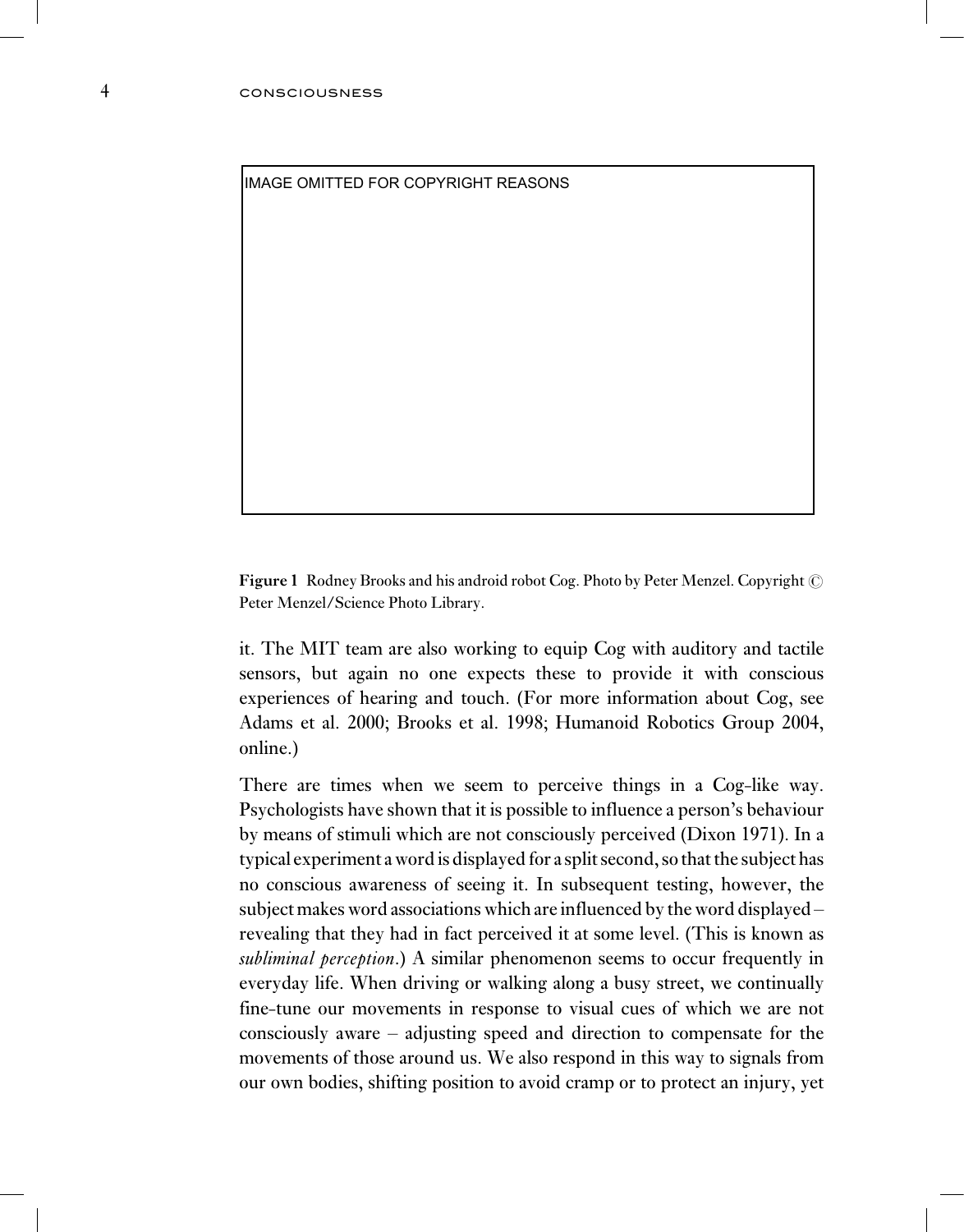without consciously noticing any discomfort. In these cases, it seems, our brains are registering information and using it to control our behaviour, yet without generating any conscious perceptions or sensations. There are also pathological conditions which seem to involve non-conscious perception. The most famous of these is blindsight (Weiskrantz 1986, 1997). People with this condition have normal eyes but have suffered damage to the visual processing areas of their brains, with the result that they seem to be blind in large areas of their visual field. They say – quite sincerely – that they see nothing in these areas. Yet if presented with an object in the blind area and asked to make a random guess as to its location or orientation, these people usually guess correctly – much to their own surprise when subsequently told the results. It seems that they are visually detecting the objects without any of the felt quality of normal vision.

(You may feel that it is twisting words to talk of non-conscious perceptions. Surely, *seeing* is by definition a conscious experience? This is really a terminological issue, however. If we use the term 'perception' in that way, then there are no non-conscious perceptions, just as there are no married bachelors. But it is compatible with this that there are non-conscious mental states which are very like perceptions in the role they play, and calling them 'non-conscious perceptions' is a way of emphasizing this. Some writers also talk of non-conscious sensations and experiences, and the same goes for those terms.)

These reflections on non-conscious mentality should help to clarify what philosophers mean when they talk about consciousness. Their focus is not on the nature of perceptions, sensations and thoughts as such, but rather on what is special about those perceptions, sensations and thoughts that have a feel to them. What exactly is this feel that conscious experiences have? How does it come about and what is its function? Whatever the answers, the phenomenon is surely tremendously important. As the American philosopher Thomas Nagel (b. 1937) puts it, to say that a creature has conscious experiences is to say that it is like something to be that creature – that it has an inner life (Nagel 1974). A non-conscious being such as Cog might be able to perform sophisticated tasks, guided by information from its sensors, but without conscious experience itwould have no innerlife.It might detect coloursand sounds, but it would never know what it was like to see a brilliant blue sky or to hear leaves rustling in the breeze. It might register when it was damaged or running low on energy, and take appropriate action, but it would never feel real pain or